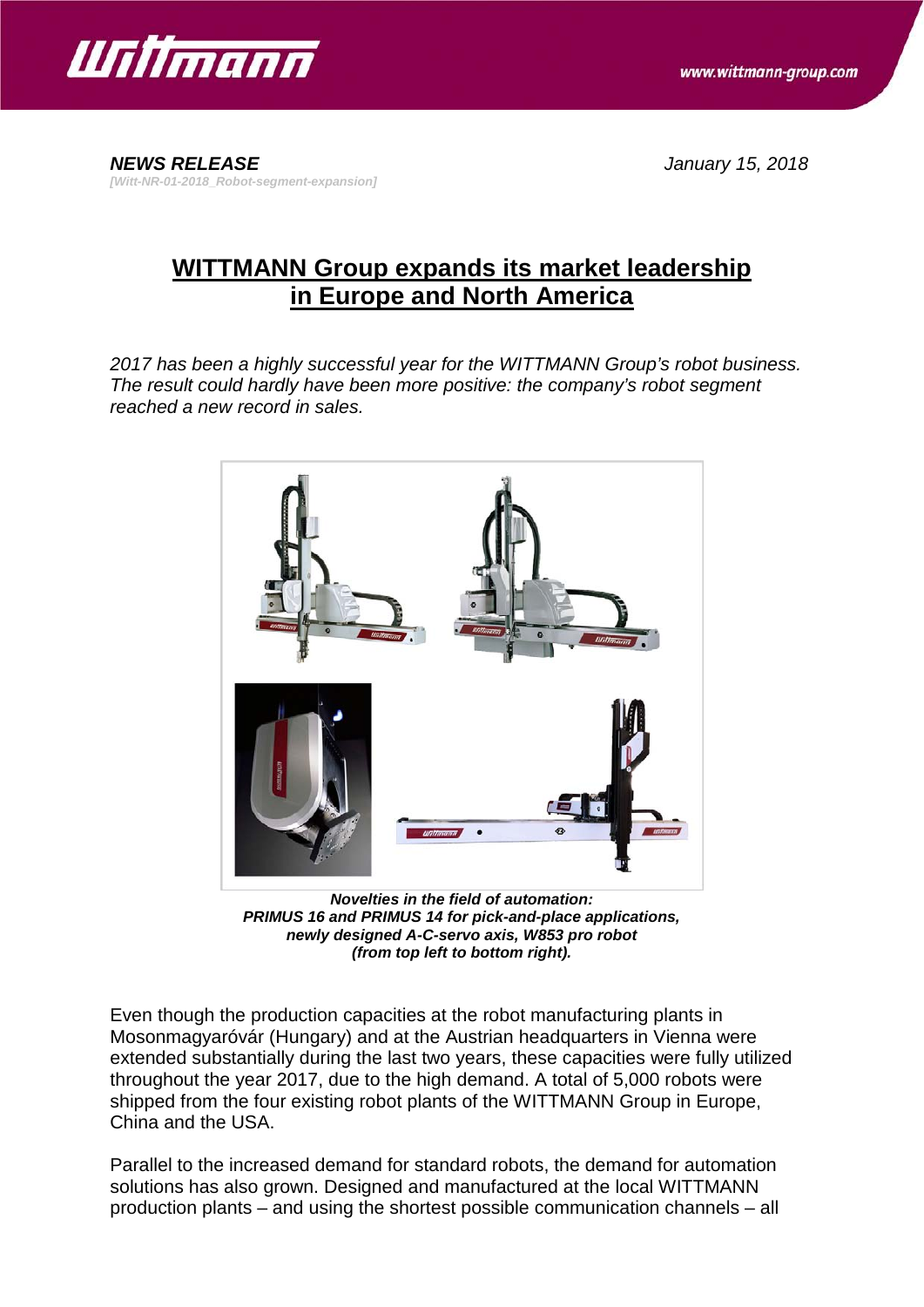

solutions are invariably tailored to fit the needs of the local users in the best possible way. A necessity, which also justifies the extensions of the production facilities in Nuremberg, Germany and in Písek, Czech Republic, which are currently still under way, and which will provide additional capacities for automation and gripper systems. The extension of the automation segment in the USA was already completed in 2016 and ran to full capacity in the following year. Moreover, the automation department of the WITTMANN Group's Indian subsidiary was also extended last year.

This past year has also brought about numerous innovations on the product side. For example, two new appliances were introduced in the **PRIMUS** robot series, i.e. **PRIMUS 14** and **PRIMUS 16**. These new robot models have been optimized for standard pick-and-place applications and recommend themselves by their excellent price-performance ratio. Another new model is the **W853 pro** robot. With its 45 kg payload, it takes up the position between the **W843 pro** with 35 kg and the **W863 pro** with 75 kg payload. Its innovative rotating servo axes come with an even more compact design, thus minimizing the mold opening stroke to achieve even shorter parts removal times. With the **R9** robot control system, which offers numerous new functions, a very special new development has been launched. This control system stands out by its integrated digital robot twin functionality, which is available as standard. This is an identical digital image (or simulation) of the physical robot. It enables virtual validation of a given programmed process at any time – without any risks for the actual processing machine or the robot. And although the display screen of the new **R9 TeachBox** has now been enlarged to a diagonal of 10.1", its weight has been reduced by 150 g compared to the predecessor model, which improves ergonomics and contributes to fatigue-free work.

In the New Year 2018, WITTMANN will again demonstrate its innovative strength with a number of new products and features in the area of robots and automation systems.

------------------------------

The WITTMANN Group is a worldwide leader in the manufacturing of injection molding machines, robots and peripheral equipment for the plastics industry. Headquartered in Vienna/Austria, the WITTMANN Group consists of two main divisions, WITTMANN BATTENFELD and WITTMANN, which operate 8 production facilities in 5 countries, including 33 direct subsidiary offices located in all major plastics markets around the world.

WITTMANN BATTENFELD focuses on the independent market growth in the manufacturing of state-of-the-art injection molding machines and process technology, providing a modern and comprehensive range of machinery in a modular design that meets the actual and future requirements of the plastic injection molding market. WITTMANN's product range includes robots and automation systems, material handling systems, dryers, gravimetric and volumetric blenders, granulators, mold temperature controllers and chillers. With this comprehensive range of peripheral